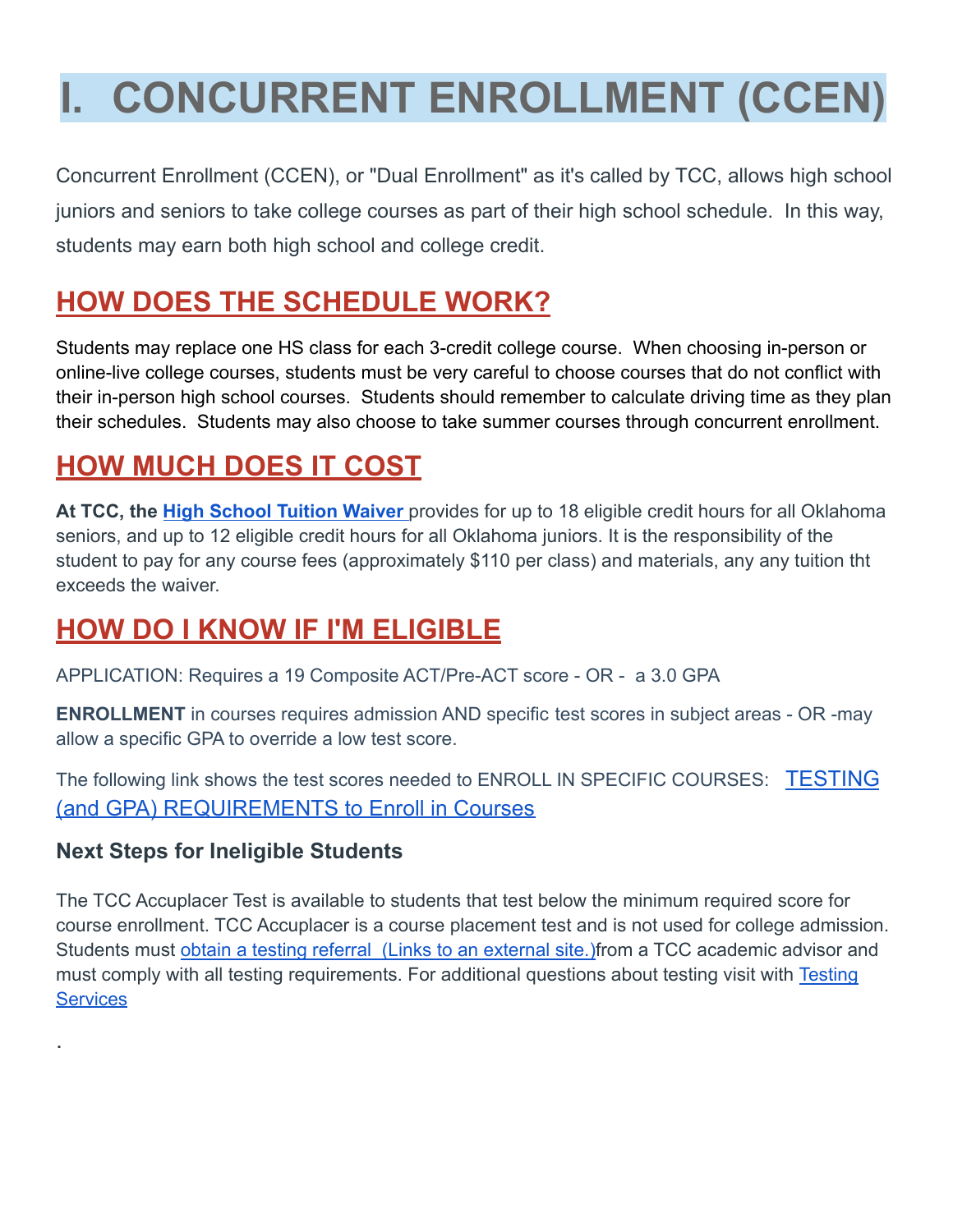# **II. STEPS TO APPLY FOR DUAL ENROLLMENT AT TCC**

(Other colleges have different enrollment procedures):

## **I. Step One: WHAT'S YOUR GOAL?**

#### **USE THE INFORMATION BELOW TO MAKE SOME DECISIONS**

1. HOW DO COLLEGE COURSES TRANSFER TO JHS:

Some TCC courses are approved for core credit (ie: meets your high school graduation requirements): Generally, the following TCC courses are often taken to replace their counterpart HS-required courses:

**ENG 113- Comp 1 and ENG 1213-Comp 2** can replace **English 12 (seniors only)**

**HIST 1493-US Civil War Era to Present** can replace **US History**

**POLS 1113 - American Federal Govn't** can replace **Government**

**Science and Math** courses? Must be approved to earn core credit.

Most other courses at TCC earn elective credit at JHS

2. DO THESE COURSES TRANSFER TO THE COLLEGE I'VE CHOSEN: JHS counselors recommend that you go to that college's Transfer Credits page to see if the TCC course will be accepted by that college.

3. WHAT COURSES ARE TYPICALLY TAKEN: [General Education](https://catalog.tulsacc.edu/preview_program.php?catoid=16&poid=3379) Requirements

4. Courses can be in-person, virtual, blended -- any method of instruction is approved by JHS. Consider your learning style and your level of self-direction as well as which type of instruction provides you with the support you need to learn. Decide if you want to take 2 courses at Riverside w/other JHS students (explanation below) or if you prefer to take courses at any othe TCC campus locations or even a virtual course.

**RIVERSIDE TCC COURSES** (aka "600-LEVEL" COURSES)- Students can take two, in-person college courses per semester at the TCC campus at Jones Riverside Airport. A limited selection of in-person classes are offered and will take the place of the 1st and 2nd hour of the high school schedule. One benefit is that the professors in these classes are specifically chosen for their willingness to work with high school students - so these professors may be more understanding of the JHS schedule and the challenges faced by HS students taking college classes for the first time.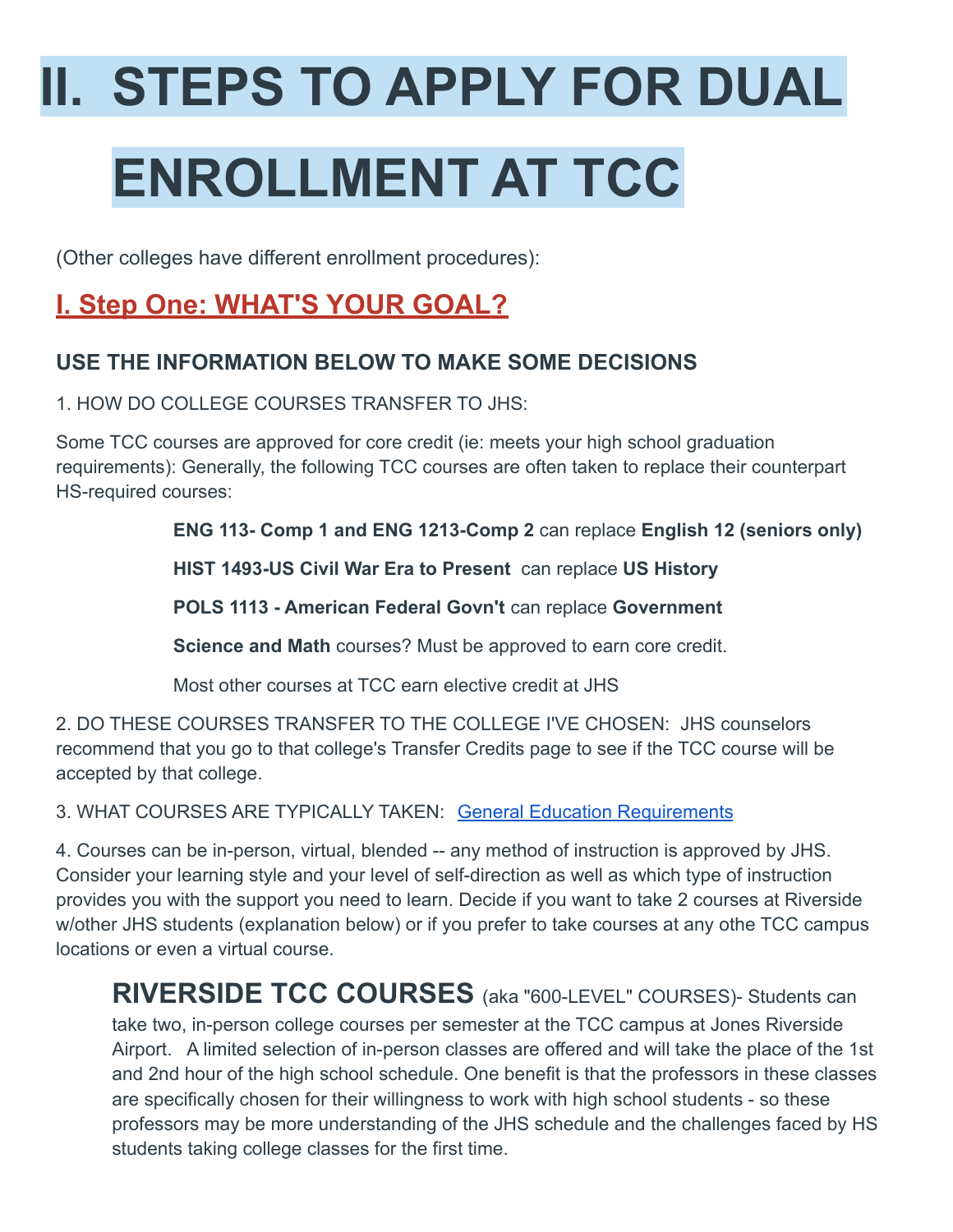Enrollment for these courses opens to JHS students in mid-March, several weeks before they open to the general public ensuring our eligible students can get a seat in these courses. Classes are small - about 20 students per class and you can choose your specific section (ie: so you can get into the same class as a friend).

Fall 2022 course offerings: Comp 1 (ENG 1113), US History (HIST 1493), American Federal Govn't (POLS 1113) and Psychology (PSYC 1113)

Spring 2023 (tentative): Comp 2 (ENG 1213), US History (HIST 1493), Govnt (POLS 1113) Psychology (PSYC 1113) and PreCalculus

## **II. Step Two: Meet with your JHS counselor**

#### **Bring this signed form to show you agree to the JHS policies and procedures for Concurrent Enrollment: CCEN Procedures and [Agreements](https://docs.google.com/document/d/1AGXhqyMFDPr4aEQDCSUzAd6nikpHQV3ZCyQrvFcQdA4/edit)**

Meet with your JHS Guidance Office to:

1. Determine if you're eligible to take Concurrent Enrollment courses

2. Decide which courses you're approved for and how you'd want your HS schedule to change

3. **Request a pdf of your transcript and test scores;** you will need these to apply to TCC. Your counselor will not send this to you until you return a signed copy of the JHS Policies and Procedures form (linked above - hard copies are available in the Guidance Office)

## **III. Step Three: Apply to TCC**

#### [TCC Application - click here to apply](https://www.tulsacc.edu/admissions-aid/admissions/apply-admission)

All students must apply and be accepted to a college before they can enroll in classes. You will need a copy of your transcript and test scores to apply (see step # 2). Several days after you complete the admissions process, you will receive an email with a T-Number (your TCC id number). The T identification number is necessary to enroll in courses. SAVE THIS EMAIL.

## **IV. Step Four: Enroll in course(s) through the TCC Portal**

Students who have been admitted (have a T-number) and have eligible test scores can complete their enrollment in the Dual Credit Enrollment Portal (link to the portal as well as written and video instructions below).

PLEASE fill in the alternate course in case the class you're asking for fills up before your enrollment is processed.

**RIVERSIDE COURSES:** In the Enrollment Portal, students can find these courses by searching for the Campus Location - remember to choose one Monday/Wed course and one Tues/Thursday course.